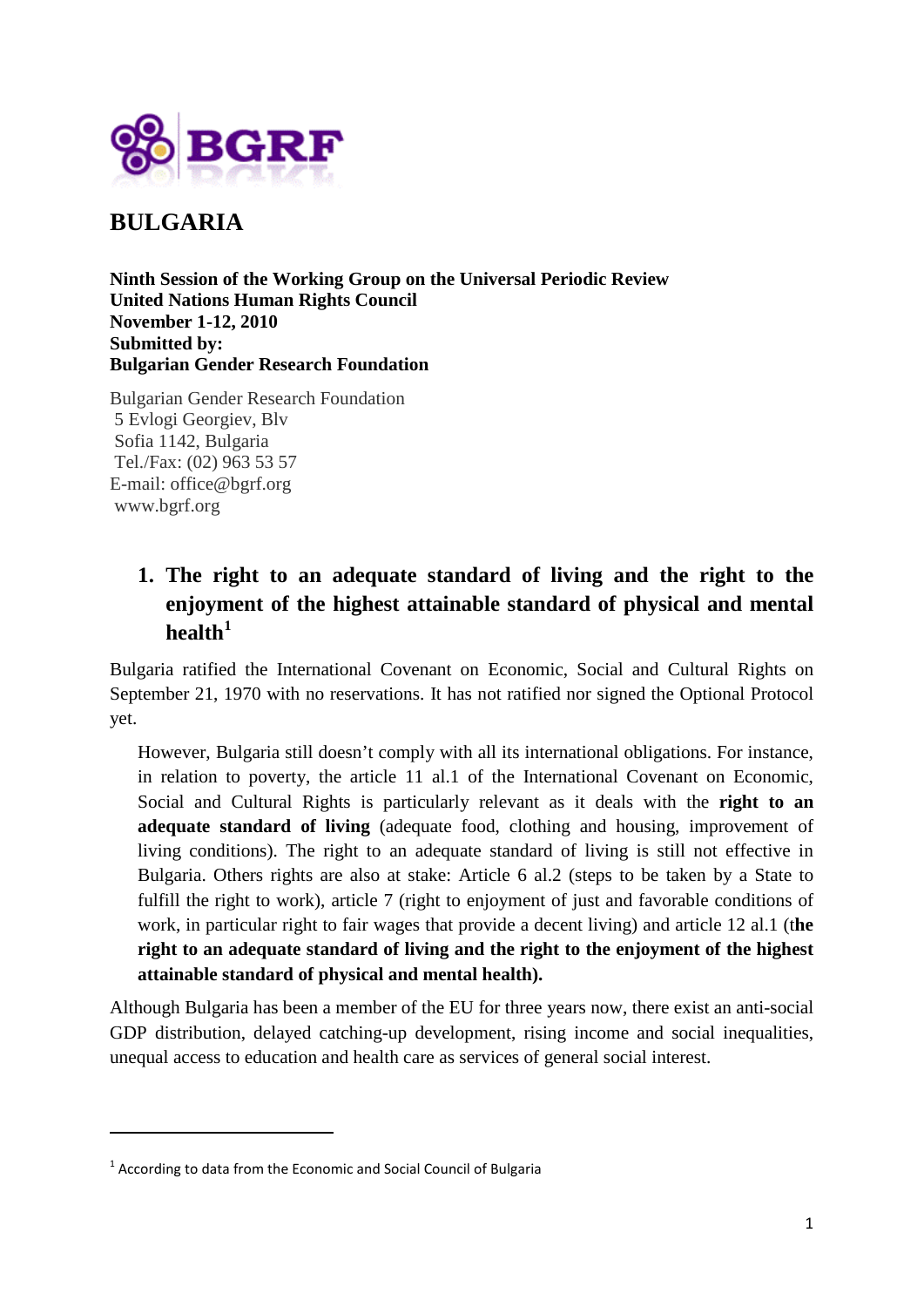Bulgaria, having signed *the United Nations Millennium Declaration of September 2000*, has undertaken substantial commitments in poverty reduction in its country by 2015. Moreover, as an EU Member State, Bulgaria is responsible for contributing to severe poverty reduction in other countries. Bulgaria has not settled its domestic problems yet; still it faces a new challenge – to turn from a country-beneficiary into a country-donor.

### **Peculiarities of Poverty in Bulgaria**

Even in the most favorable years of economic activity relevant reduction in poverty and social exclusion did not occur. For the period 1995 – 2008, Gini coefficient is 24.1-26.4. Along with that the poverty rate fluctuated between 16.5% and 13.5% of the population. In Bulgaria, the poverty line in euro is 2.8 times lower than that for the newly acceded countries and 13 times lower than that for the old EU Member States. The differences regarding the poverty lines, when measured in purchasing power parity (PPP), reduce considerably the difference between Bulgaria with the other countries. However, Bulgaria's poverty line in this case is still 2 times lower than that in the newly acceded countries and about 5 times lower than that in the old ones.

Pensions, as a basic social transfer, are of utmost importance for reducing poverty in Bulgaria in spite of their low nominal amount. This is due to their relatively high share in the total incomes of the households. The data show that the share of the poor among all employed is within the range from 5.0% in 2008 to 8.1% in 1996. The highest poverty rate is with the unemployed (25.0% in 1997 to 43.3% in 2008). This means markedly increasing dependence between unemployment and poverty, including strong depreciation of unemployment benefits. There are no big differences by age group in the poverty rate as a whole. Still the highest risk lies with the age group of those above 65 years old. The exposure to risk is high with the households of one old person, single parents with children as well as the households with more children. Roma are a social and ethnic group, which is usually exposed to several risks – low educational level in particular because of early school leaving (more than 17% of Roma at the age of 17-25 cannot read and write), unemployment, bad housing conditions, disadvantaged rural region and households of many members of 3 or 4 generations.

Urban poverty is of marked monetary character, while rural poverty is mainly related to the access to labor market, education, health care and other social services. According to a number of non-monetary indicators, Bulgaria ranks last in the EU with regard to: material deprivation, economic tension in the households, lack of housing facilities and environmental conditions of housing. As a result of the growth of consumption and income, poverty per capita decreased from 20% in 2003 barely to 10.2% in 2007. In spite of the considerable poverty reduction at a national level, there still exist substantial ethnic inequalities**.** For most non-monetary indicators for living conditions, the improvement is considerably lower compared to the monetary poverty.

According to the data from the third round of the European Social Survey (2006) the households in Bulgaria, who "live well on income gained", are barely 0.9%, those who "manage the situation" are 23.5%, and the rest to a lower extent (35.9%) and to a greater extent (38.6%) suffer self-restraint and privation. The financial and economic crisis generates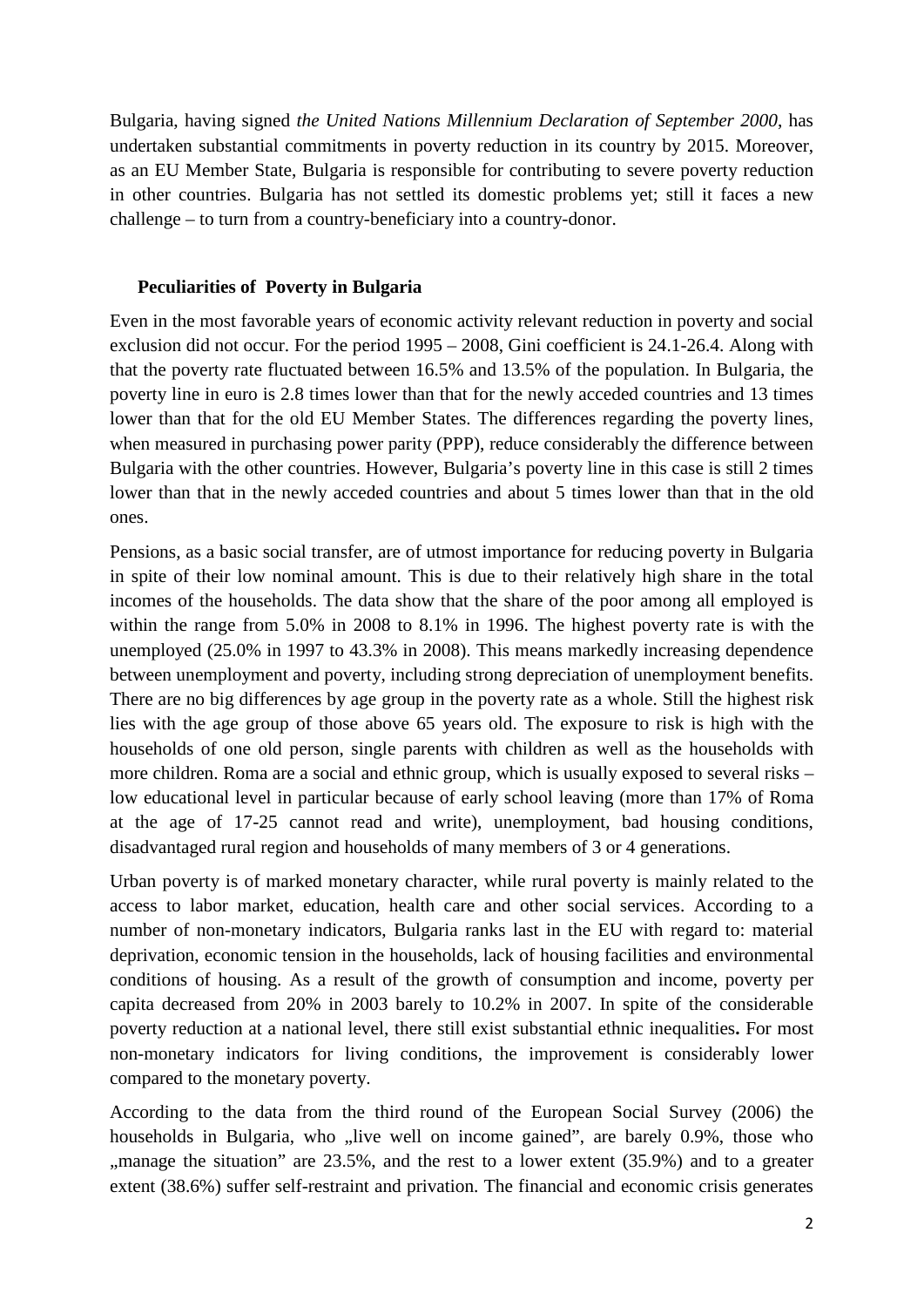some other, additional poverty factors – increasing indebtedness of households for credits from financial institutions and money borrowed from relatives and friends. The "working poor" problem is neglected; there are no surveys in depth and filed information on this phenomenon.

Apart from the demographic crisis, the main challenges Bulgaria face are as follows: Small relative share of labor remuneration in GDP; steep rise in the cost of living (in particular rise in the prices of basic foodstuffs and energy), which is not remunerated by income growth; stability of the real income (for 19 years now the real income from wages and pensions has not been recovered); depreciation of professionalism and skills; increasing division of labor market; high incidence and negative estimate of the population health status (Bulgaria ranks among the first in Europe by death rate and spread of diseases of social significance). Moreover, there are firmly excluded groups and a hazard of reproduction of inequalities in the life chances between the generations (inherited poverty) and deep regional disproportions in quality of life.

National employment plans should focus much more on opening up high quality jobs, which ensure long-term employment, carrier development and full realization, which implies "poverty" risk prevention and tackling the "working poor" syndrome. Minimum social standards, in particular establishment of adequate levels of security and guaranteed minimum income, should be established.

Combating poverty and social exclusion should seek vast public support. Shared responsibility among the state institutions, social partners and non-governmental sector is necessary.

# **Healthcare and health insurance**

The choice and the political sanction of the adequate model for healthcare and health insurance for Bulgaria was too delayed which is a prerequisite for increasing problems and public tension. Even with a larger financial resource, the healthcare system doubtfully will function efficiently if there are not timely structural reforms. In the Law on Health, there are no legal citizen rights determined. Instead, they are drawn from a National framework agreement, depending on the funds gathered at the National Health Insurance Fund (NHIF). This way the citizens' rights to make use of the quality health care they need are limited by law because they depend on the mentioned agreement. The health insurance is valid for all, based on contributions from working population. Only around 2,5 million have income from labor from where they pay their insurances. For the rest of the population, there should be a health support financed by the state budget via transfers towards the NHIF. Despite that, many representatives of the vulnerable groupsunemployed and representatives of ethnic and other marginalized groups are deprived of health insurance and have limited access to healthcare.

Тhe Constitutional provision for a free access to healthcare services has no practical implementation. Many economic, social and moral principles have been violated- for example, in order to have access to quality healthcare services, the Bulgarian citizens are making numerous payments:

- pay taxes, part of which are used to finance the healthcare system;
- pay health insurance;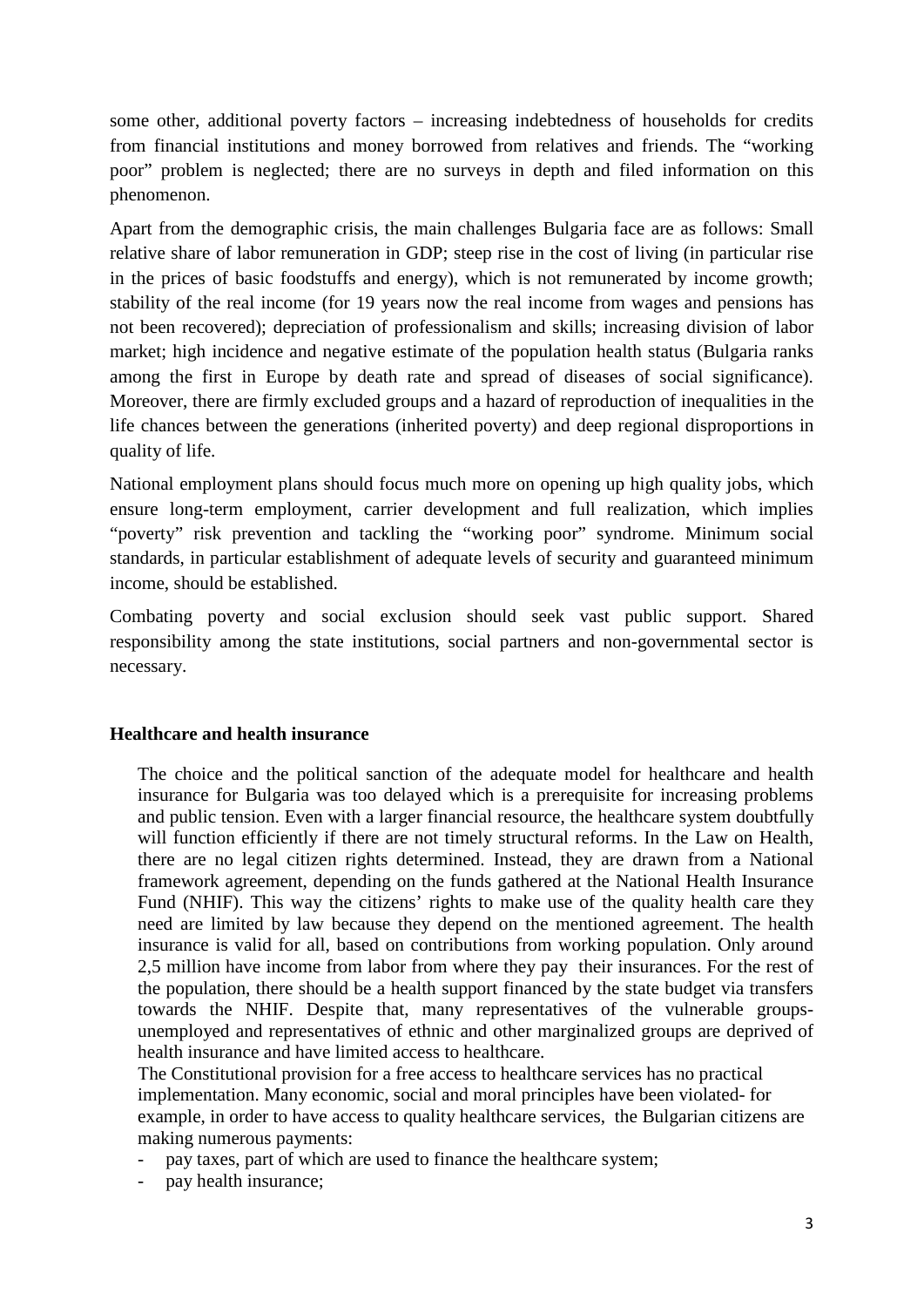- pay service tax when visiting a doctor;
- additionally pay for many healthcare services, procedures, medicines and consumables;
- pay considerable in range and amount unregulated payments
- make obligatory "voluntary donations" and "sponsorships" to the medical centers.

The logic in the current health insurance model is wrong since the debts of the citizens are carried out on the basis of the legal health insurance relationships but their rights are determined by the National framework agreement. Moreover, they depend on the accumulated funds.

Due to this gap in the realization of the right to health, in the current situation of economic crisis, the Bulgarian government is intended to undertake further reforms , which will be at the detriment of the citizens- cuttings in hospitals' beds, closing down medical centres in many towns, including emergency health centres as "non effective", reducing the medical personnel.

Instead, the right to health for Bulgarian citizens should be fully ensured. The healthcare insurance should be based entirely on insurance payments, according to long- term vision and goals for the development of the healthcare system /15-20 years/. The development of partnerships between the public and the private sectors is needed .

# 2. **Combating Gender Stereotyping and Violence against Women**

Bulgaria has ratified the Convention on the Elimination of All Forms of Discrimination against Women on February 8, 1982 with no reservations and ratified the Optional Protocol in August 2006. More specifically, Bulgaria is obliged to respect Art. 5 of the CEDAW and is bound by the GR 19/ 92 on Violence against Women. The country is bound also by Art. 6 of the CEDAW, which prohibits trafficking and sexual exploitation of women.

#### **Stereotyping of Women in Media and Advertisement**

Over the last few years, the public sphere of the Republic of Bulgaria has been abundant in alcohol advertisements, which have genuinely discriminating contents and messages. Such were the widely disseminated advertisements in 2008 and 2009 of "Peshtera" anise aperitif, "Flirt" vodka, "Byala Mechka" vodka, etc., which could be seen on billboards, on the printed or electronic media, as well as on the internet. They flooded the market and entered into our lives to such a degree that we already tend not to notice them and to get used with their vulgarity. In the period mentioned, the sexist advertisement in Bulgaria represented over 15 % of the advertisements disseminated.

 Irrespective of the "standards" in the advertisement business that have been imposed on the citizens, often there is obvious discrimination streaming from the widely broadcasted and offensive portrayal of women as sex objects or products for sale and consumption, which go hand in hand with alcohol and other merchandise. These advertisements systemically assign women a subordinate position both in the family and in the public sphere, which could be regarded as discrimination based on gender, personal and family status.

An example of such tendency could be found in the advertisement of "Peshtera" anise aperitif produced by "Vinprom Peshtera" – a joint stock company, based in Plovdiv city. The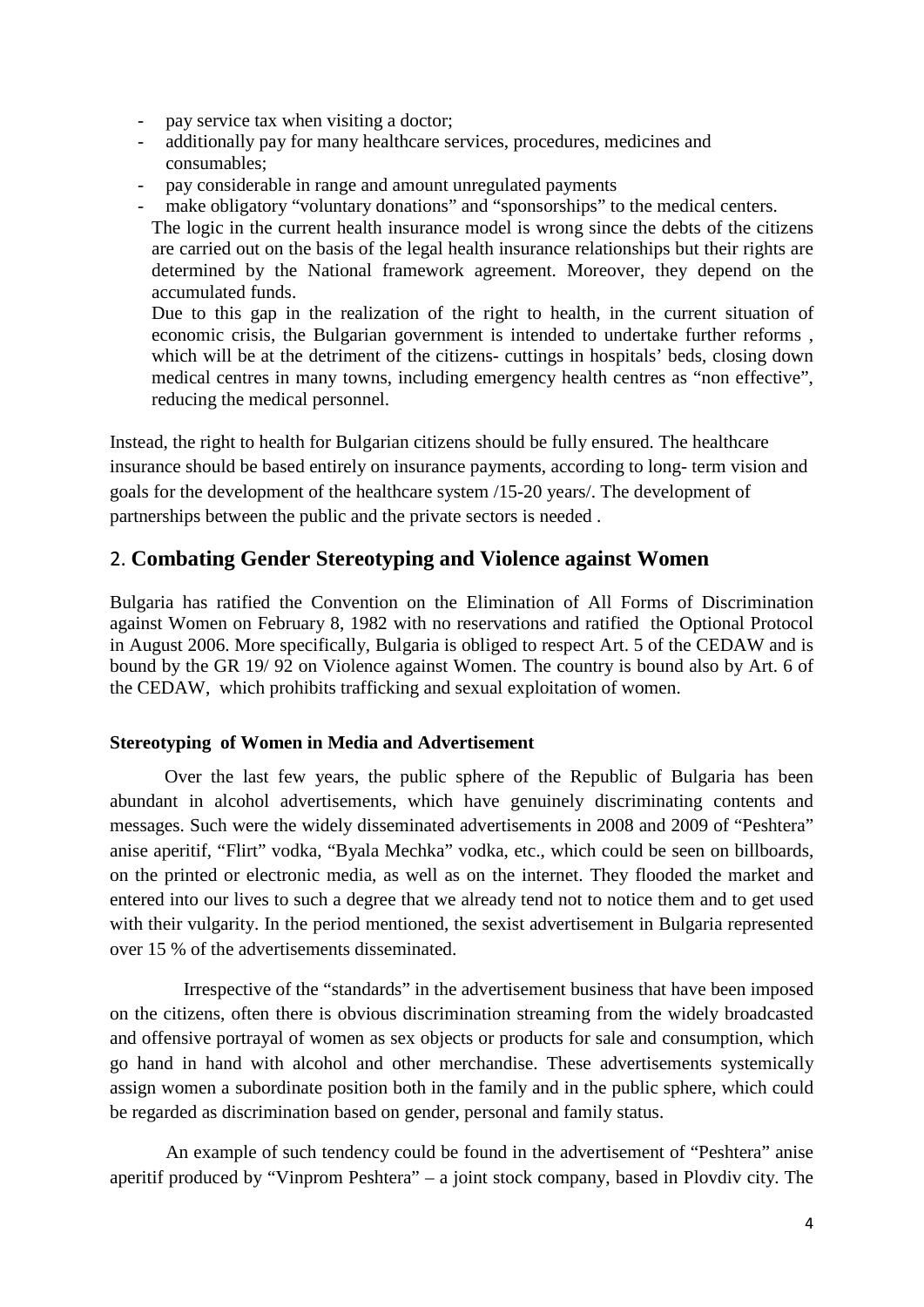advertisement campaign that is conducted each summer from several years now, bears the titles "Passion in Crystals" and "The Season of Watermelons". It became notoriously famous for its television, printed media and billboard versions as it stressed on the naked female body and scandalous messages. The role the female character has displays the woman solely as a sex object and as a part of men's pleasure. The eroticism of the female body is the character's only feature – this is the whole message as well which gives advantage to the male character (he is the narrator, the initiator of the action, he decides what should follow next). Such obvious stereotyping of the women's role disregards women's diverse roles, abilities and capacities for realization and our contribution for the Bulgarian society. The unreal representation of women's role and place leads to further discrimination of women in other spheres such as the labor market, education, decision-making, policy and family. In the advertisement, the woman and her body are directly connected with the accessibility and pleasure gained from the alcohol, the summer, and a slice of watermelon. She is nothing more than this; she is easily accessible and always ready for sex.

The way women are presented and regarded in the abovementioned advertisements violates the universal international standards on human rights. The advertisements violate also the Bulgarian Law on Protection against Discrimination.

Despite the initiated legal case on the issue in September 2008 by 13 women before the Bulgarian Commission for Protection against Discrimination/ an independent governmental body dealing with discrimination cases under the special Anti- Discrimination Law/, there is still no decision taken by the Commission or any decisive actions taken by the government. The women alleged discrimination based on sex by the mentioned advertisements, their case provoked a public debate but no reaction by the government and the competent jurisdictions. The remedies proposed by the law in Bulgaria seem not effective for combating stereotyping of women.

# **Combating violence, trafficking and sexual exploitation of women**

Roma and other women victims of various forms of GBV/ Gender Based Violence/ from minority communities are more disadvantaged as they often do not have information about the law, including the Law against Domestic Violence, about the intervention services available and they do not have access to them and do not have access to justice. Moreover Roma women are intimidated and victimized by their communities because they are economically more dependent on their patners and they are illiteracy rate among such women is higher /about 3 times higher than men' s illiteracy, according to surveys of the Ministry of Education, Science and Youth/. The traditional Roma family is fully patriarchal and stereotyped: the woman occupies a subordinate position and there is a clear division of work. Overall, women from disadvantaged ethnic minorities experience greater risks of social exclusion and poverty than the men from their community and ethnic majority women, especially in accessing employment, education, health and social services. To some extent this is due to the gender roles persisting in some of the most disadvantaged ethnic minority (such as Roma) communities.